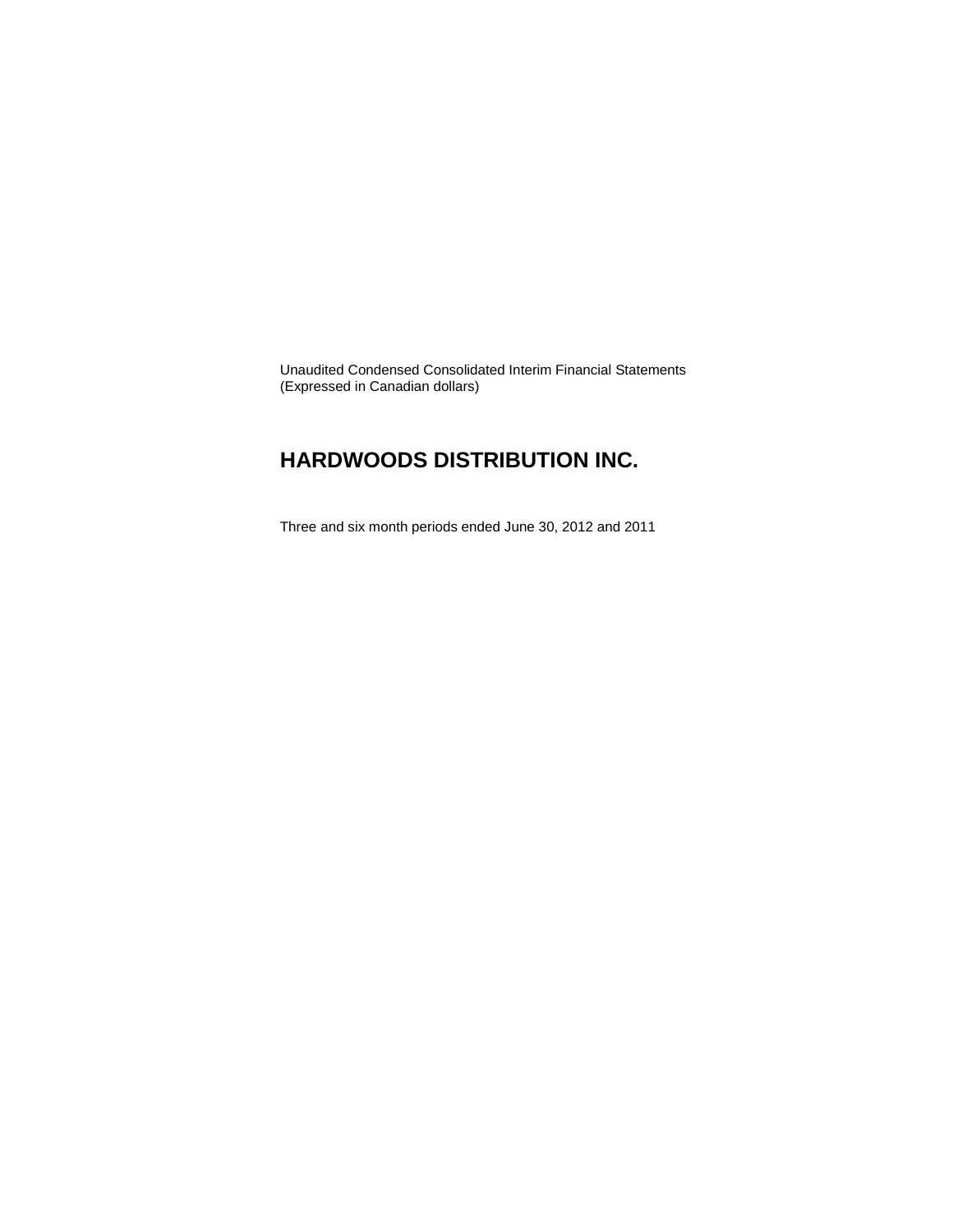Unaudited Condensed Consolidated Interim Statement of Financial Position (Expressed in thousands of Canadian dollars)

| 2012<br><b>Note</b><br><b>Assets</b><br>Current assets:<br>\$<br>\$<br>Cash<br>61<br>Accounts receivable<br>6<br>42,179<br>$\overline{7}$<br>45,007<br>Inventories | 2011<br>392<br>33.263 |
|--------------------------------------------------------------------------------------------------------------------------------------------------------------------|-----------------------|
|                                                                                                                                                                    |                       |
|                                                                                                                                                                    |                       |
|                                                                                                                                                                    |                       |
|                                                                                                                                                                    |                       |
|                                                                                                                                                                    |                       |
|                                                                                                                                                                    | 39,015                |
| 1,420<br>Prepaid expenses                                                                                                                                          | 902                   |
| Total current assets<br>88,667                                                                                                                                     | 73,572                |
| Non-current assets::                                                                                                                                               |                       |
| 6<br>Long-term receivables<br>1,224                                                                                                                                | 1,394                 |
| 6,533<br>Property, plant and equipment                                                                                                                             | 6,483                 |
| Deferred income taxes<br>16,230                                                                                                                                    | 17,556                |
| Intangible asset<br>19                                                                                                                                             | 22                    |
| 24,006<br>Total non-current assets                                                                                                                                 | 25,455                |
| \$<br>\$<br>112,673<br><b>Total assets</b>                                                                                                                         | 99,027                |
| Liabilities                                                                                                                                                        |                       |
| <b>Current liabilities:</b>                                                                                                                                        |                       |
| \$<br>Bank indebtedness<br>8<br>27,207<br>\$                                                                                                                       | 19,794                |
| Accounts payable and accrued liabilities<br>7,708                                                                                                                  | 5,474                 |
| Income taxes payable<br>825                                                                                                                                        | 43                    |
| Provisions<br>101                                                                                                                                                  | 90                    |
| Finance lease obligation<br>$\boldsymbol{9}$<br>824                                                                                                                | 817                   |
| 5<br>Dividend payable<br>485                                                                                                                                       | 321                   |
| <b>Total current liabilities</b><br>37,150                                                                                                                         | 26,539                |
| Non-current liabilities:                                                                                                                                           |                       |
| Provisions                                                                                                                                                         | 7                     |
| 9<br>Finance lease obligation<br>558                                                                                                                               | 582                   |
| Total non-current liabilities<br>558                                                                                                                               | 589                   |
| <b>Total liabilities</b><br>37,708                                                                                                                                 | 27,128                |
| Shareholders' equity                                                                                                                                               |                       |
| 10(a)<br>44,224<br>Share capital                                                                                                                                   | 44,061                |
| Contributed surplus<br>105,148                                                                                                                                     | 105,097               |
| <b>Deficit</b><br>(73, 403)                                                                                                                                        | (76, 196)             |
| (1,004)<br>Accumulated other comprehensive loss                                                                                                                    | (1,063)               |
| Shareholders' equity<br>74,965                                                                                                                                     | 71,899                |
| \$<br>Total shareholders' equity and liabilities<br>\$<br>112,673                                                                                                  | 99,027                |

The accompanying notes are an integral part of these condensed consolidated interim financial statements.

Approved on behalf of the board of directors:

**(Signed) GRAHAM M. WILSON** Director **(Signed) TERRY M. HOLLAND** Director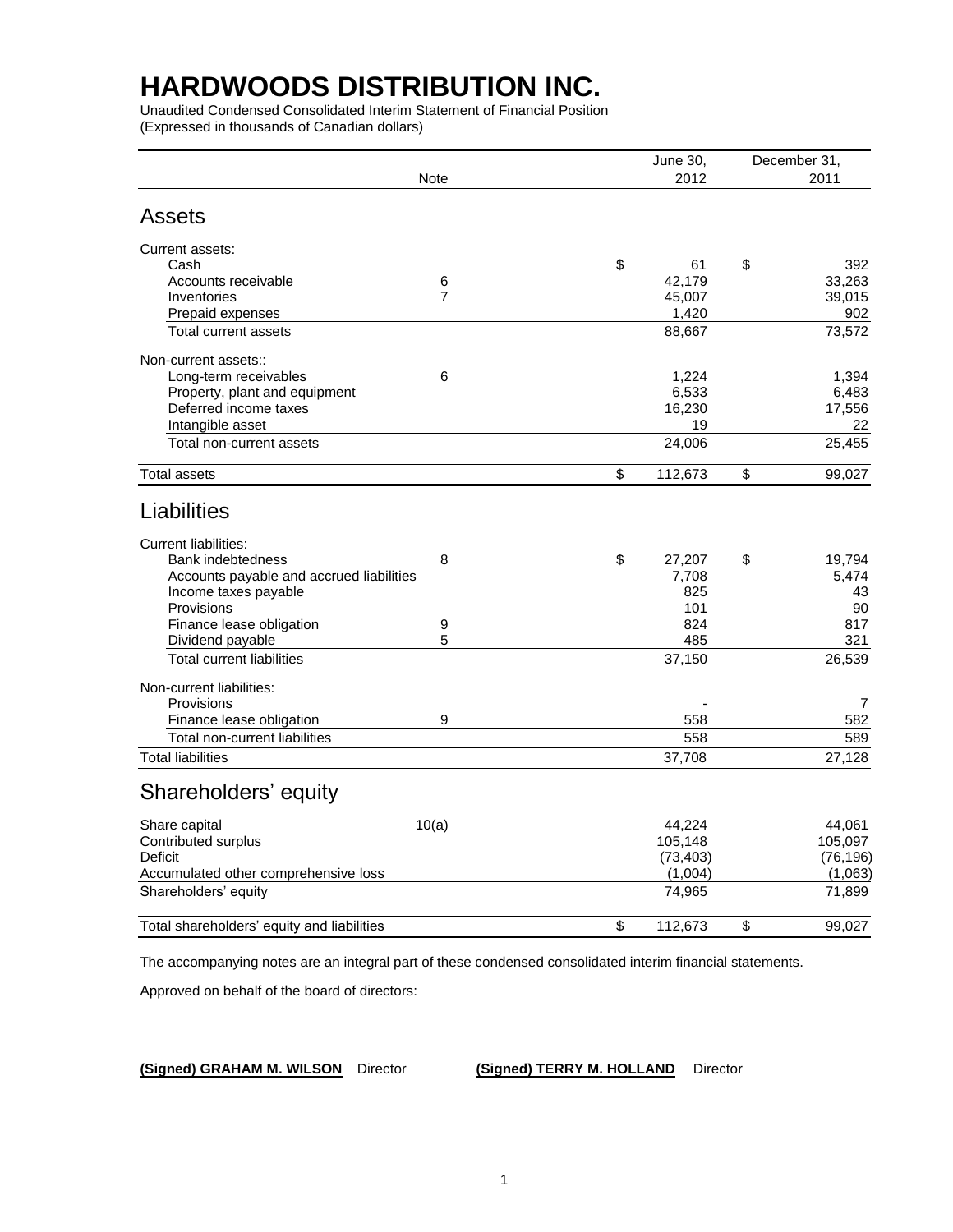Unaudited Condensed Consolidated Statement of Comprehensive Income (Loss) (Expressed in thousands of Canadian dollars)

Three and six month periods ended June 30, 2012 and 2011

|                                                                                           |                | Three months | Three months | Six months    | Six months      |
|-------------------------------------------------------------------------------------------|----------------|--------------|--------------|---------------|-----------------|
|                                                                                           |                | ended        | ended        | ended         | ended           |
|                                                                                           |                | June 30,     | June 30,     | June 30,      | <b>June 30,</b> |
|                                                                                           | Note           | 2012         | 2011         | 2012          | 2011            |
| <b>Sales</b>                                                                              |                | \$<br>79,153 | \$<br>56,718 | \$<br>152,092 | \$<br>108,748   |
| Cost of sales                                                                             | $\overline{7}$ | (65, 259)    | (46, 633)    | (125,088)     | (89, 564)       |
| Gross profit                                                                              |                | 13,894       | 10,085       | 27,004        | 19,184          |
| Operating expenses:                                                                       |                |              |              |               |                 |
| Selling and distribution                                                                  |                | (8,061)      | (5,960)      | (16, 544)     | (12, 427)       |
| Administration                                                                            |                | (2,080)      | (1,531)      | (4, 447)      | (3,536)         |
| Other                                                                                     |                |              | (271)        |               | (571)           |
|                                                                                           |                | (10, 141)    | (7, 762)     | (20, 991)     | (16, 534)       |
| Profit from operating activities                                                          |                | 3,753        | 2,323        | 6,013         | 2,650           |
| Finance expense                                                                           | 11             | (208)        | (210)        | (440)         | (1,049)         |
| Finance income                                                                            | 11             | 343          | 163          | 235           | 267             |
| Net finance income (costs)                                                                |                | 135          | (47)         | (205)         | (782)           |
| Profit before income taxes                                                                |                | 3,888        | 2,276        | 5,808         | 1,868           |
| Income tax expense:                                                                       |                |              |              |               |                 |
| Current                                                                                   |                | (641)        | (22)         | (881)         | (35)            |
| Deferred                                                                                  |                | (870)        | (743)        | (1, 325)      | (1,023)         |
|                                                                                           |                | (1, 511)     | (765)        | (2, 206)      | (1,058)         |
| Profit for the period                                                                     |                | 2,377        | 1,511        | 3,602         | 810             |
| Other comprehensive income (loss):<br>Exchange differences translating foreign operations |                | 778          | (316)        | 59            | (1,017)         |
| Total comprehensive income (loss) for the period                                          |                | \$<br>3,155  | \$<br>1,195  | \$<br>3,661   | \$<br>(207)     |
| Basic and diluted profit per share/unit                                                   | 10(c)          | \$<br>0.15   | \$<br>0.10   | \$<br>0.22    | \$<br>0.06      |

The accompanying notes are an integral part of these condensed consolidated interim financial statements.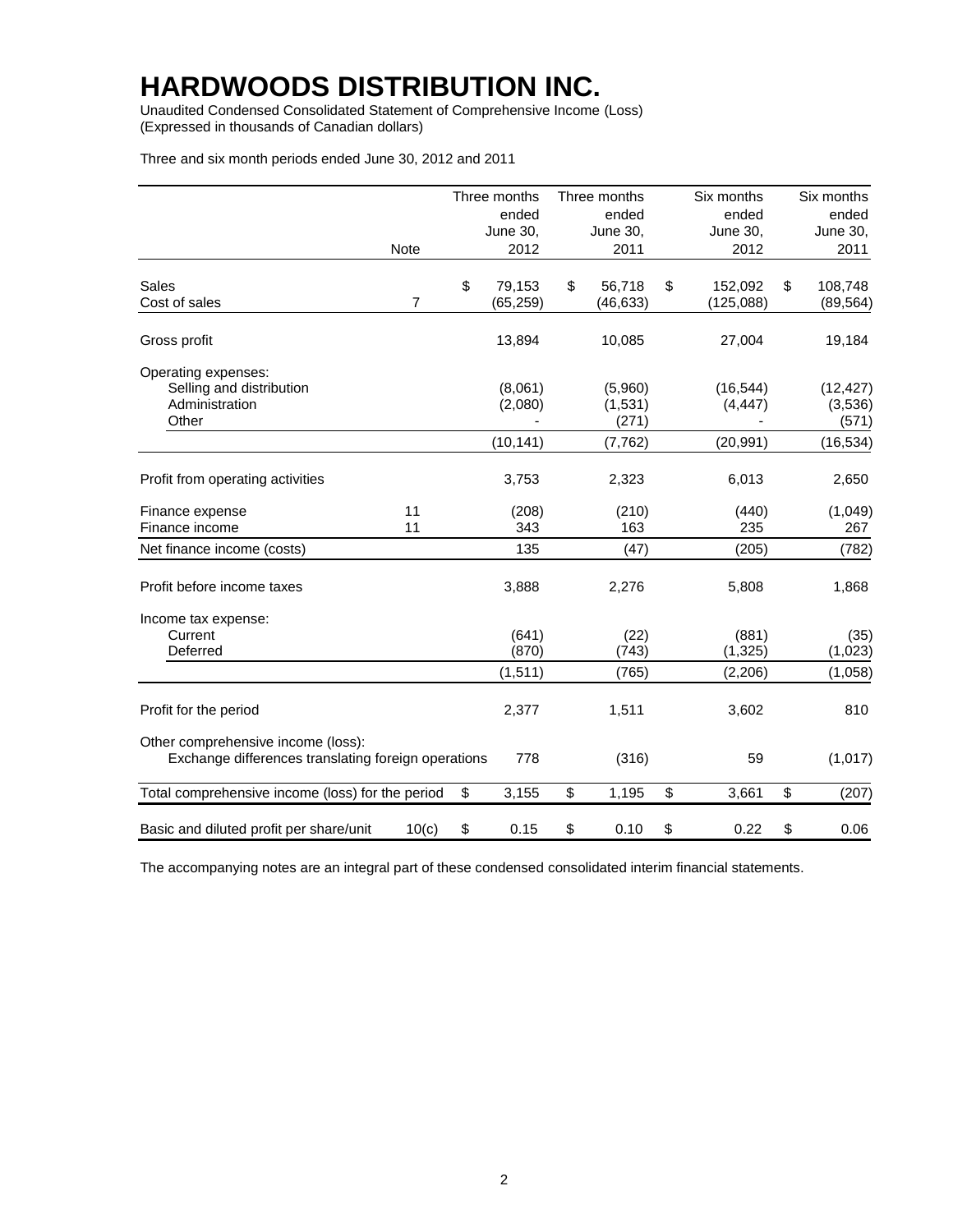Unaudited Condensed Consolidated Statement of Changes in Shareholders' Equity (Expressed in thousands of Canadian dollars)

|                                                                                                                    |             |                  |                        | Accumulated other<br>comprehensive |    |                 |                                   |
|--------------------------------------------------------------------------------------------------------------------|-------------|------------------|------------------------|------------------------------------|----|-----------------|-----------------------------------|
|                                                                                                                    | <b>Note</b> | Share<br>capital | Contributed<br>surplus | loss -<br>translation reserve      |    | Deficit         | Total                             |
| Balance at January 1, 2011<br>Profit for the period<br>Translation of foreign operations                           |             | \$               | \$                     | \$<br>(1,937)<br>(1,017)           | S  | (81,620)<br>810 | \$<br>(83, 557)<br>810<br>(1,017) |
| Balance at June 30, 2011                                                                                           |             | \$               | \$                     | \$<br>(2,954)                      | \$ | (80, 810)       | \$<br>(83, 764)                   |
| Balance at January 1, 2012<br>Share based compensation<br>expense for the period                                   | 10(b)       | \$44,061         | \$105,097<br>214       | \$<br>(1,063)                      | \$ | (76, 196)       | \$<br>71,899<br>214               |
| Shares issued pursuant to LTIP<br>Profit for the period<br>Dividends declared<br>Translation of foreign operations | 10(a)       | 163              | (163)                  | 59                                 |    | 3,602<br>(809)  | 3,602<br>(809)<br>59              |
| Balance at June 30, 2012                                                                                           |             | \$44,224         | \$105,148              | \$<br>(1,004)                      | \$ | (73, 403)       | \$<br>74,965                      |

Three and six month periods ended June 30, 2012 and 2011

The accompanying notes are an integral part of the condensed consolidated interim financial statements.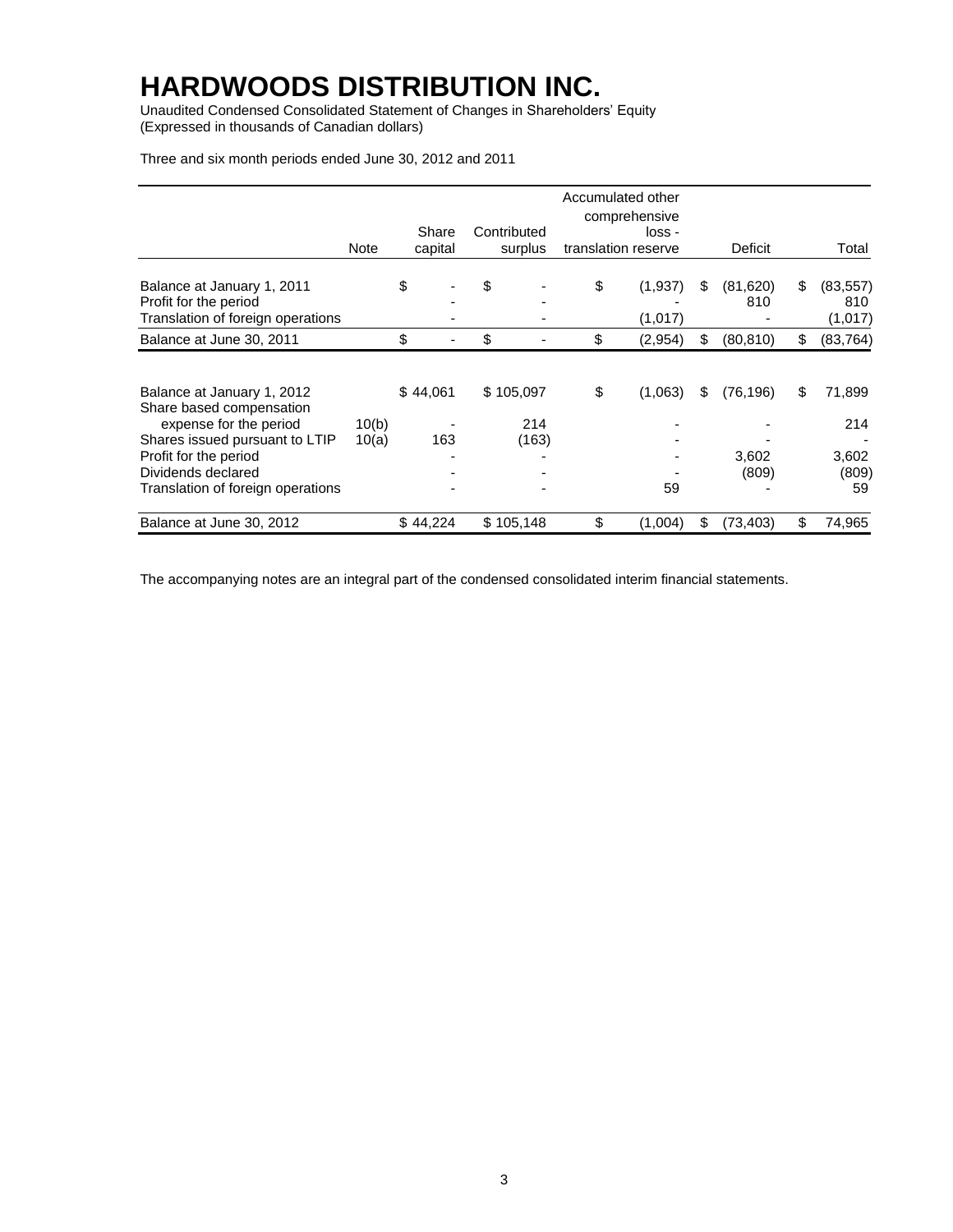Unaudited Condensed Consolidated Statement of Cash Flows (Expressed in thousands of Canadian dollars)

Three and six month periods ended June 30, 2012 and 2011

|                                                                                    | Three months |                         | Three months | Six months  | Six months |
|------------------------------------------------------------------------------------|--------------|-------------------------|--------------|-------------|------------|
|                                                                                    | ended        |                         | ended        | ended       | ended      |
|                                                                                    | June 30,     |                         | June 30,     | June 30,    | June 30,   |
| <b>Note</b>                                                                        | 2012         |                         | 2011         | 2012        | 2011       |
| Cash flow from operating activities:                                               |              |                         |              |             |            |
| Profit for the period                                                              | \$<br>2,377  | \$                      | 1,511        | \$<br>3,602 | \$<br>810  |
| Adjustments for:                                                                   |              |                         |              |             |            |
| Depreciation                                                                       | 312          |                         | 219          | 614         | 450        |
| Gain on sale of                                                                    |              |                         |              |             |            |
| property, plant and equipment                                                      | (20)         |                         | (26)         | (37)        | (59)       |
| Non-cash employee incentive program 10(b)                                          | 112          |                         | 142          | 214         | 394        |
| Income tax expense                                                                 | 1,511        |                         | 765          | 2,206       | 1,058      |
| Net finance costs<br>11                                                            | (135)        |                         | 47           | 205         | 782        |
| Interest received                                                                  | 69           |                         | 130          | 193         | 258        |
| Interest paid                                                                      | (207)        |                         | (152)        | (388)       | (310)      |
| Income taxes paid                                                                  | (100)        |                         | (54)         | (108)       | (54)       |
| Income tax refunds received                                                        |              |                         |              |             | 1,796      |
|                                                                                    | 3,919        |                         | 2,582        | 6,501       | 5,125      |
| Changes in non-cash working capital:                                               |              |                         |              |             |            |
| Accounts receivable                                                                | (2, 478)     |                         | (2,769)      | (9,034)     | (8, 269)   |
| Inventories                                                                        | (5,755)      |                         | (2,510)      | (5,905)     | (1,702)    |
| Prepaid expenses                                                                   | (669)        |                         | 47           | (514)       | 190        |
| Provisions                                                                         | 14           |                         | 18           | 5           | (52)       |
| Accounts payable and accrued liabilities                                           | 1,123        |                         | (230)        | 2,217       | 2,674      |
|                                                                                    | (7, 765)     |                         | (5, 444)     | (13, 231)   | (7, 159)   |
| Net cash used in operating activities                                              | (3,846)      |                         | (2,862)      | (6,730)     | (2,034)    |
| Cash flow from financing activities:                                               |              |                         |              |             |            |
| Increase in bank indebtedness                                                      | 4,476        |                         | 2,809        | 7,341       | 2,241      |
| Principle payments on finance lease obligation                                     | (187)        |                         | (175)        | (369)       | (343)      |
| Dividends paid to shareholders                                                     | (323)        |                         |              | (645)       |            |
| Net cash provided by financing activities                                          | 3,966        |                         | 2,634        | 6,327       | 1,898      |
|                                                                                    |              |                         |              |             |            |
| Cash flow from investing activities:<br>Additions to property, plant and equipment |              |                         |              |             |            |
| Proceeds on disposal of                                                            | (214)        |                         | (88)         | (348)       | (130)      |
| property, plant and equipment                                                      | 48           |                         | 49           | 83          | 98         |
| Payments received on long-term receivables                                         | 60           |                         | 108          | 337         | 154        |
|                                                                                    |              |                         |              |             |            |
| Net cash provided by (used in)                                                     |              |                         |              |             |            |
| investing activities                                                               | (106)        |                         | 69           | 72          | 122        |
| Increase (decrease) in cash                                                        | 14           |                         | (159)        | (331)       | (14)       |
| Cash, beginning of period                                                          | 47           |                         | 188          | 392         | 43         |
| Cash, end of period                                                                | \$<br>61     | $\overline{\mathbf{e}}$ | 29           | \$<br>61    | \$<br>29   |

The accompanying notes are an integral part of the condensed consolidated interim financial statements.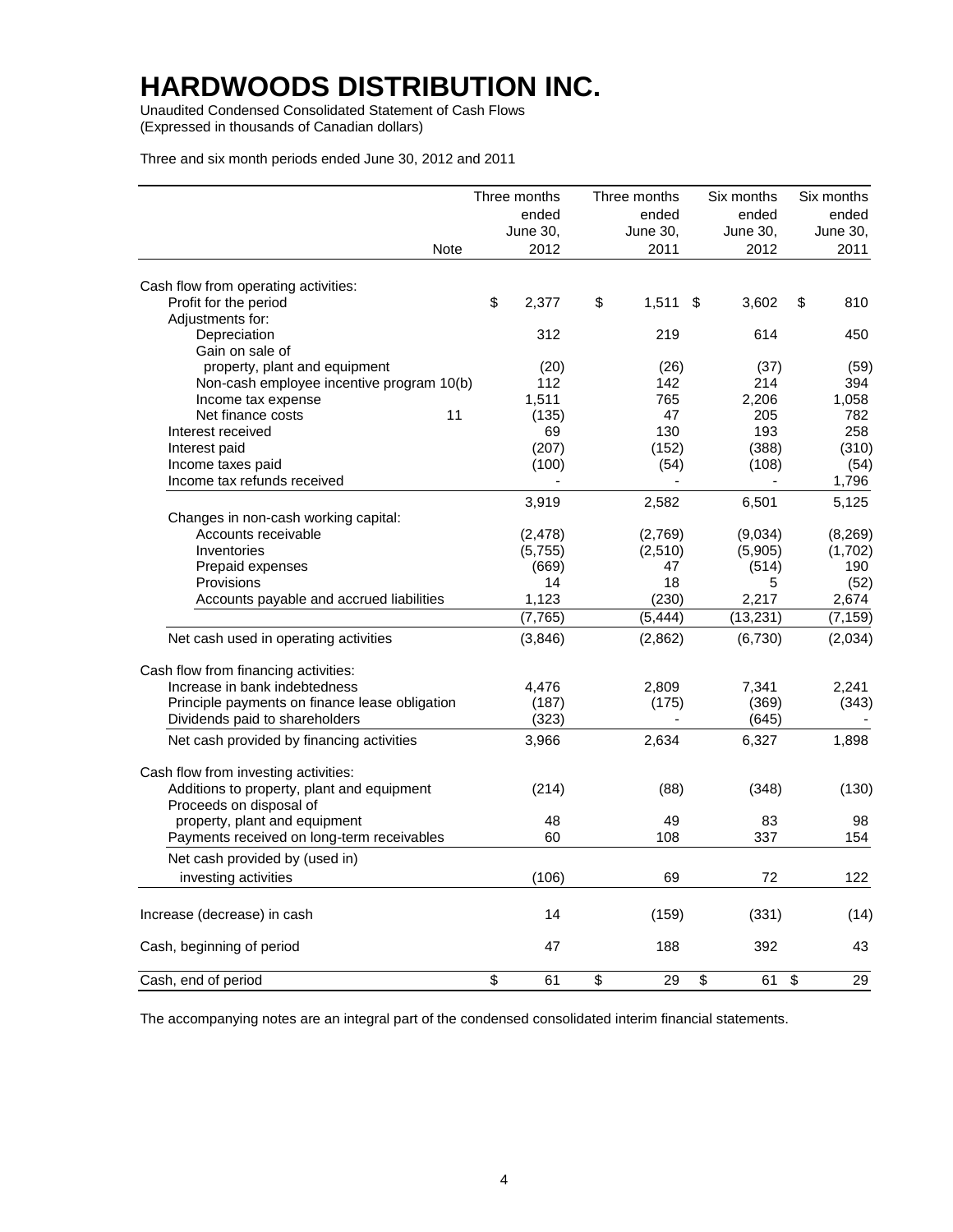Notes to Unaudited Condensed Consolidated Interim Financial Statements (Tabular amounts expressed in thousands of Canadian dollars)

Three and six month periods ended June 30, 2012 and 2011

### **1. Nature of operations:**

Hardwoods Distribution Inc. (the "Company") is incorporated under the Canada Business Corporations Act trading on the Toronto Stock Exchange under the symbol "HWD." The Company is the successor to Hardwoods Distribution Income Fund (the "Fund") following the completion of the conversion of the Fund from an income trust to a corporate structure on July 1, 2011 (the "Reorganization"). Information herein with respect to Hardwoods Distribution Inc. includes information and financial results in respect of the Fund prior to the Reorganization and references to "common shares" and "shares" should be read as references to "units" for periods prior to July 1, 2011. Subsidiaries of the Company operate a network of 30 distribution centers in Canada and the US engaged in the wholesale distribution of hardwood lumber and related sheet goods and specialty products.

### **2. Basis of preparation:**

(a) Statement of compliance:

These condensed consolidated interim financial statements of the Company have been prepared in accordance with International Accounting Standards ("IAS 34") "Interim Financial Reporting". The disclosures contained in these condensed consolidated interim financial statements do not include all of the requirements of International Financial Reporting Standards ("IFRS") for annual financial statements, and accordingly, these condensed consolidated interim financial statements should be read in conjunction with the annual consolidated financial statements for the year ended December 31, 2011.

The condensed consolidated interim financial statements were authorized for issue by the Board of Directors on August 7, 2012.

(b) Basis of measurement:

These condensed consolidated interim financial statements have been prepared on the historical cost basis.

(c) Functional and presentation currency:

These condensed consolidated interim financial statements are presented in Canadian dollars, which is the Company's functional currency. All financial information presented in the financial statements, with the exception of per share amounts, has been rounded to the nearest thousand.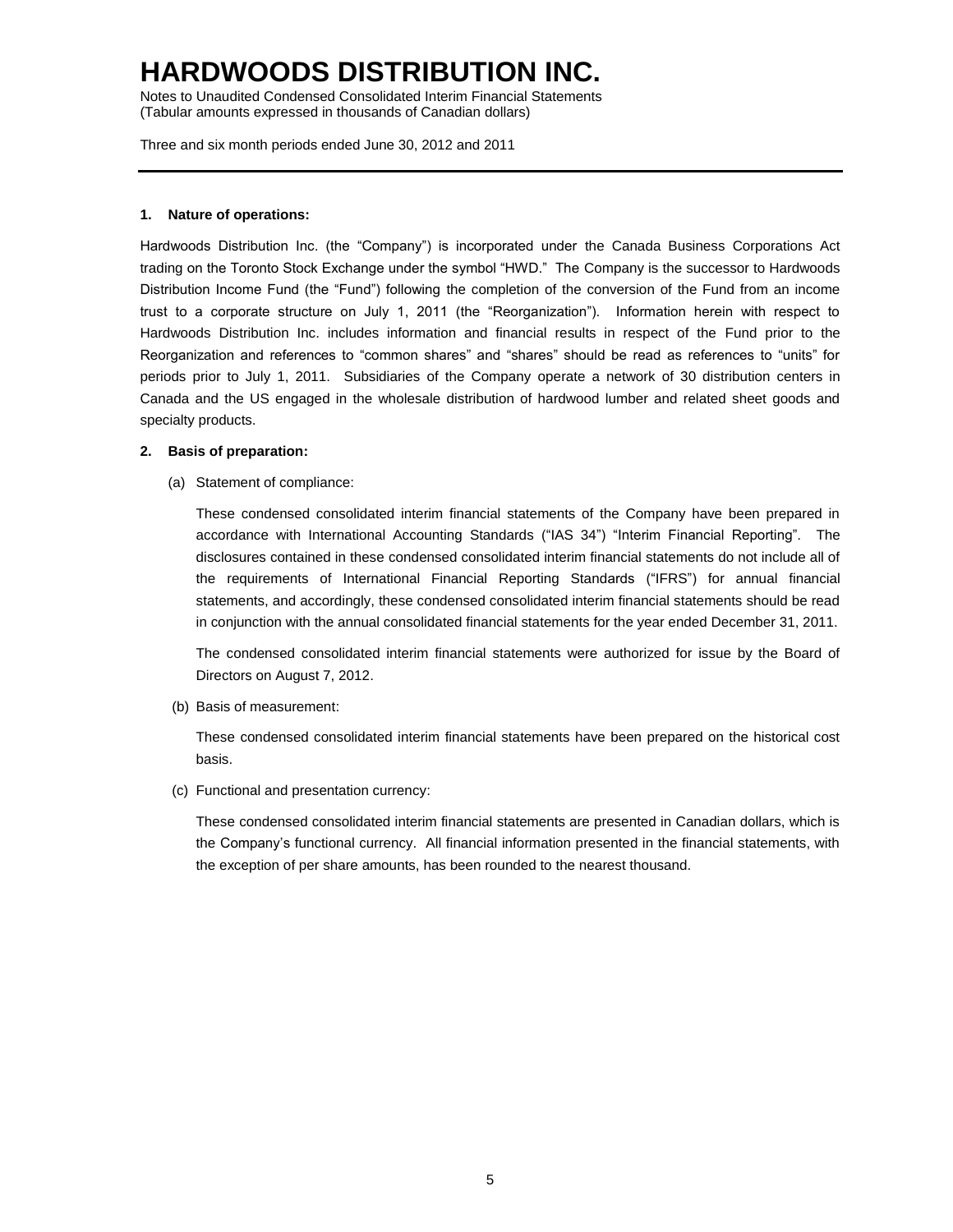Notes to Unaudited Condensed Consolidated Interim Financial Statements (Tabular amounts expressed in thousands of Canadian dollars)

Three and six month periods ended June 30, 2012 and 2011

### **2. Basis of preparation (continued):**

(d) Use of estimates and judgment:

The preparation of financial statements in accordance with IFRS requires management to make judgments, estimates and assumptions that affect the application of accounting policies and the reported amounts of assets and liabilities at the date of the financial statements and the reported amounts of revenue and expenses during the reporting period. Actual amounts may differ from the estimates applied in the preparation of these financial statements.

Estimates and underlying assumptions are reviewed on an ongoing basis. Revisions to accounting estimates are recognized in the period in which the estimates are revised and in any future periods affected. The areas of estimate in these condensed consolidated interim financial statements are consistent with those disclosed in the Company's annual financial statements for the year ended December 31, 2011.

### **3. Significant accounting policies:**

The significant accounting policies that have been used in the preparation of these condensed consolidated interim financial statements are summarized in the Company's annual financial statements for the year ended December 31, 2011.

### **4. Business acquisition:**

On September 19, 2011 a subsidiary of the Company purchased certain assets of Frank Paxton Lumber Company ("Paxton") with the intention to continue operations of the business. Paxton is a US based remanufacturer and distributor of hardwood lumber, millwork and sheet goods, with branch operations in San Antonio, Denver, Cincinnati, Kansas City and Chicago. The Company purchased the trade accounts receivable, inventory, and property, plant and equipment of Paxton for cash consideration of \$13.7 million (US\$13.9 million) and hired Paxton's employees to continue operating the business. As part of the agreement, certain accounts receivable totaling \$0.2 million not subsequently collected were returned to the seller and collected during the period ended March 31, 2012.

Included in these condensed consolidated interim financial statements are sales of \$14.4 million and profit of \$0.7 million related to Paxton for the three month period ended June 30, 2012 and sales of \$28.5 million and profit of \$1.1 million for the six month period ended June 30, 2012.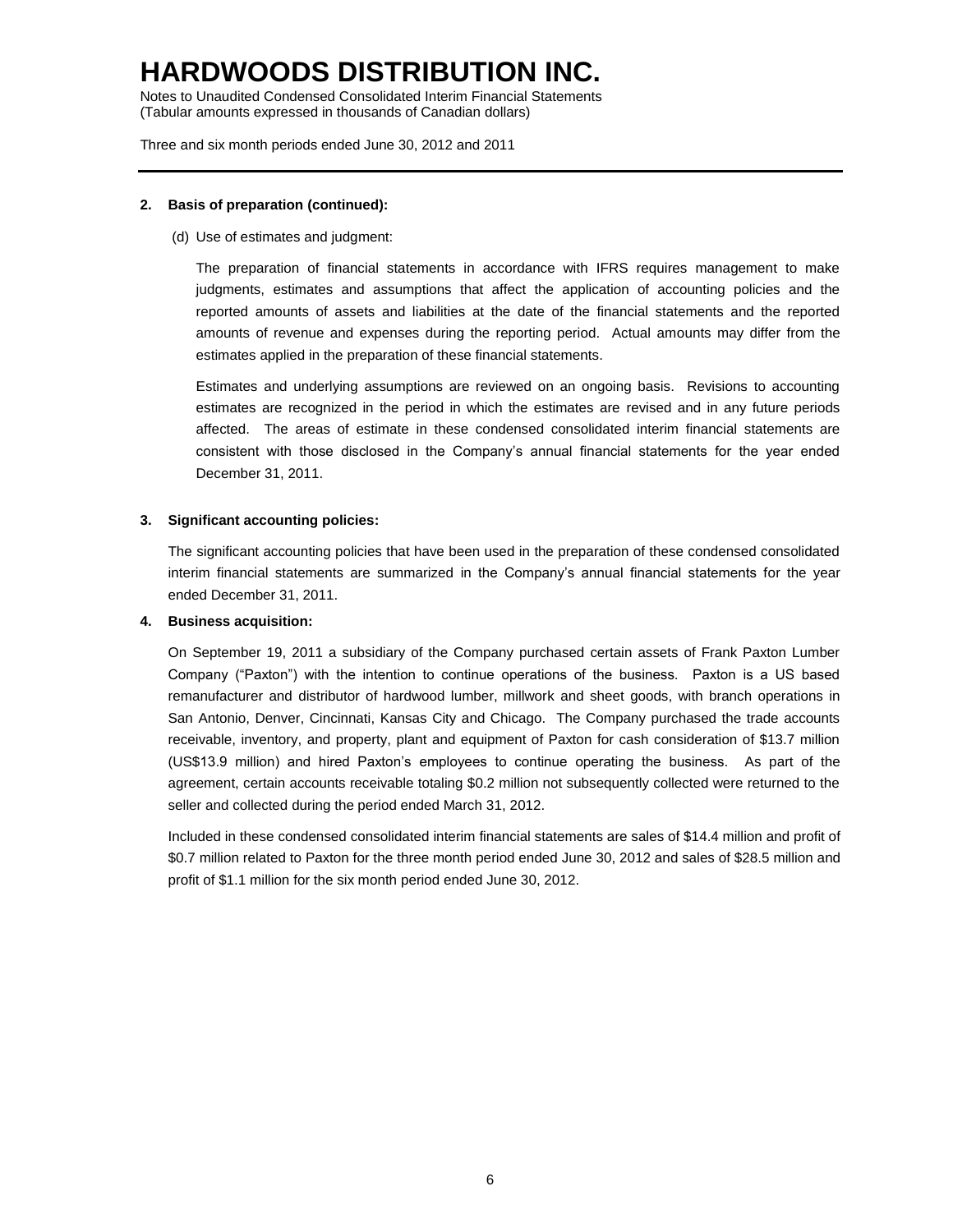Notes to Unaudited Condensed Consolidated Interim Financial Statements (Tabular amounts expressed in thousands of Canadian dollars)

Three and six month periods ended June 30, 2012 and 2011

### **5. Capital management:**

The Company's policy is to maintain a strong capital base so as to maintain investor, creditor and market confidence and to sustain future development of the business. The Company considers its capital to be bank indebtedness (net of cash) and shareholders' equity. The Company's capitalization is as follows:

|                                                                               | June 30,<br>2012               | December 31,<br>2011 |                           |  |
|-------------------------------------------------------------------------------|--------------------------------|----------------------|---------------------------|--|
| Cash and cash equivalents<br><b>Bank indebtedness</b><br>Shareholder's equity | \$<br>(61)<br>27,207<br>74.965 | \$                   | (392)<br>19.794<br>71,899 |  |
| Total capitalization                                                          | 102.111                        | S                    | 91,301                    |  |

The terms of the Company's US and Canadian credit facilities are described in note 8. The terms of the agreements with the Company's lenders provide that distributions cannot be made by its subsidiaries in the event that its subsidiaries do not meet certain credit ratios. The Company's operating subsidiaries were compliant with all required credit ratios under the US and Canadian credit facilities as at June 30, 2012 and December 31, 2011, and accordingly there were no restrictions on distributions arising from compliance with financial covenants.

Dividends are one way the Company manages its capital. Dividends are declared having given consideration to a variety of factors including the outlook for the business and financial leverage. There were no changes to the Company's approach to capital management during the three and six month periods ended June 30, 2012.

On May 7, 2012, the Company declared a cash dividend of \$0.03 per common share to shareholders of record as of July 20, 2012. The dividend was paid to shareholders on July 31, 2012. On August 7, 2012, the Company declared a cash dividend of \$0.03 per common share to shareholders of record as of October 19, 2012, to be paid on October 31, 2012.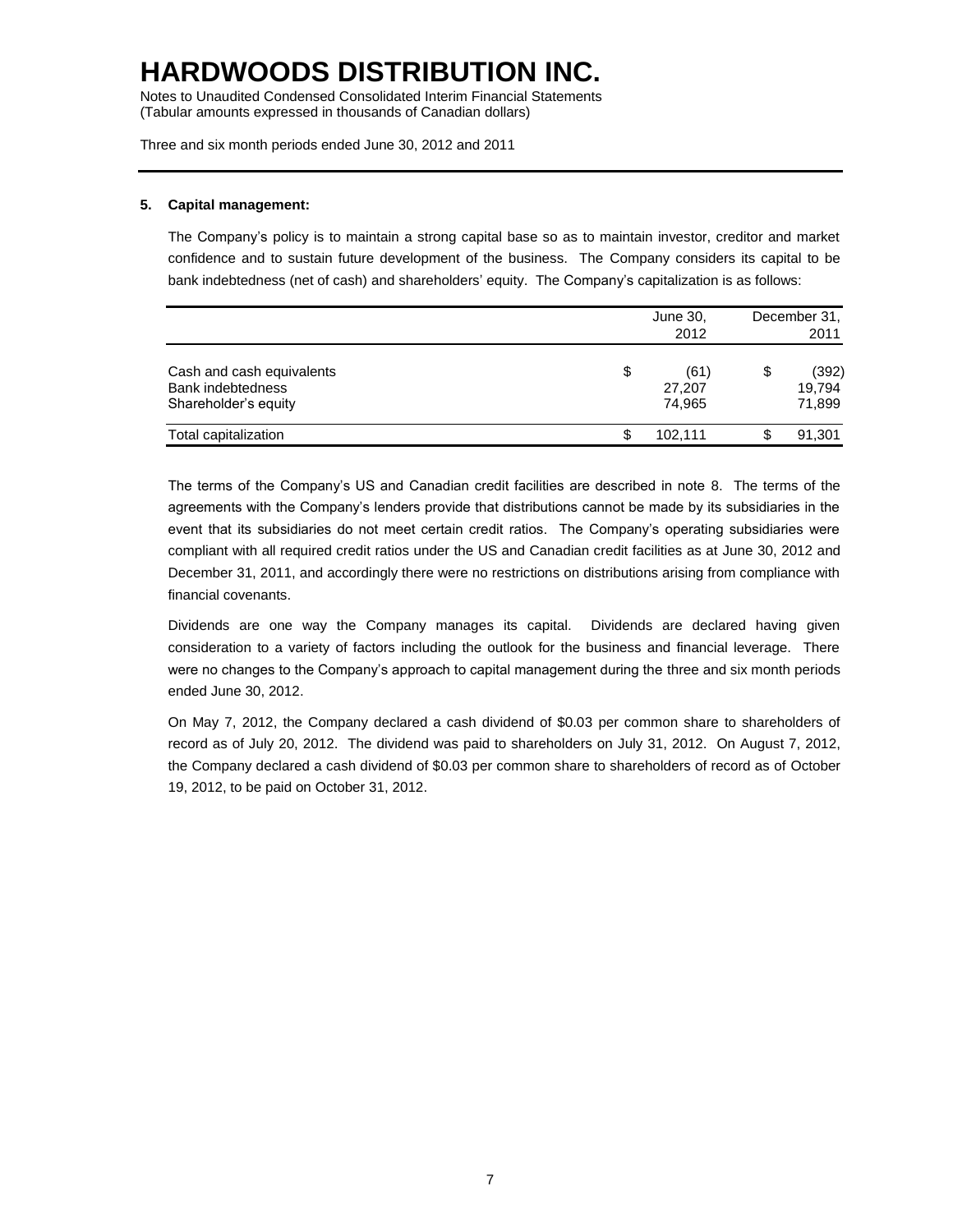Notes to Unaudited Condensed Consolidated Interim Financial Statements (Tabular amounts expressed in thousands of Canadian dollars)

Three and six month periods ended June 30, 2012 and 2011

#### **6. Accounts receivable:**

The following is a breakdown of the Company's current and long-term receivables and represents the Company's principal exposure to credit risk.

|                                                  | June 30,     | December 31, |        |
|--------------------------------------------------|--------------|--------------|--------|
|                                                  | 2012         |              | 2011   |
| Trade accounts receivable - Canada               | \$<br>13,802 | \$           | 10,561 |
| Trade accounts receivable - United States        | 30,508       |              | 24,226 |
| Sundry receivable                                | 162          |              | 148    |
| Current portion of long-term receivables         | 997          |              | 1,158  |
|                                                  | 45,469       |              | 36,093 |
| Less:                                            |              |              |        |
| Allowance for credit loss                        | 3,290        |              | 2,830  |
|                                                  | \$<br>42,179 | \$           | 33,263 |
| Long-term receivables:                           |              |              |        |
| Employee housing loans                           | \$<br>396    | \$           | 368    |
| Customer notes                                   | 1,414        |              | 1,753  |
| Security deposits                                | 411          |              | 431    |
|                                                  | 2,221        |              | 2,552  |
| Less:                                            |              |              |        |
| Current portion, included in accounts receivable | 997          |              | 1,158  |
|                                                  | \$<br>1,224  | \$           | 1,394  |

The aging of trade receivables is:

|                                                                                |    | June 30,<br>2012                  |    |                                   |  |  |
|--------------------------------------------------------------------------------|----|-----------------------------------|----|-----------------------------------|--|--|
| Current<br>Past due 31 - 60 days<br>Past due 61 - 90 days<br>Past due 90+ days | \$ | 32,219<br>6,928<br>1,713<br>3,450 | \$ | 20,977<br>7.174<br>2,676<br>3,960 |  |  |
|                                                                                | S  | 44.310                            | \$ | 34,787                            |  |  |

The Company determines its allowance for doubtful accounts based on its best estimate of the net recoverable amount by customer account. Accounts that are considered uncollectable are written off. The total allowance at June 30, 2012 was \$3.3 million (December 31, 2011 - \$2.8 million). The amount of the allowance is considered sufficient based on the past experience of the business, the security the Company has in place for past due accounts, and management's regular review and assessment of customer accounts and credit risk.

Bad debt expense, net of recoveries, for the three month period ended June 30, 2012 was nil (three month period ended June 30, 2011 – \$0.3 million, being 0.5% of sales). For the six month period ended June 30, 2012, net bad debt expense was \$0.3 million being 0.2% of sales (six month period ended June 30, 2011 - \$0.8 million, being 0.7% of sales).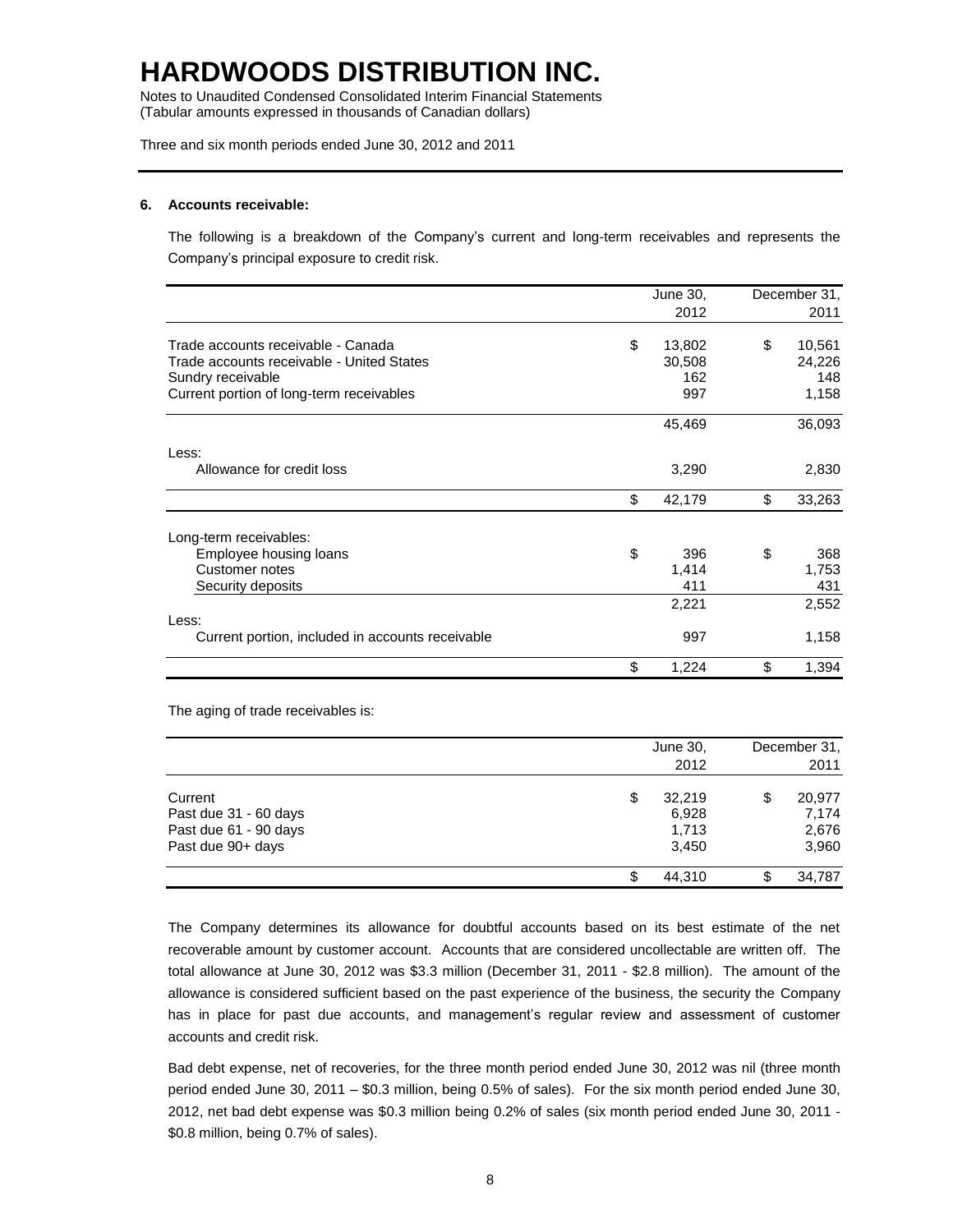Notes to Unaudited Condensed Consolidated Interim Financial Statements (Tabular amounts expressed in thousands of Canadian dollars)

Three and six month periods ended June 30, 2012 and 2011

#### **7. Inventories:**

|                                                        |    | June 30,<br>2012                   |    |                                    |  |  |  |
|--------------------------------------------------------|----|------------------------------------|----|------------------------------------|--|--|--|
| Lumber<br>Sheet goods<br>Specialty<br>Goods in-transit | \$ | 15,458<br>21,014<br>4,238<br>4,297 | \$ | 13,469<br>19,346<br>3,497<br>2,703 |  |  |  |
|                                                        | S  | 45,007                             | \$ | 39,015                             |  |  |  |

Inventory related expenses are included in the condensed consolidated statement of comprehensive income as follows:

|                                               | Three months<br>ended<br>June 30,<br>2012 | Three months<br>ended<br>June 30,<br>2011 |                 | Six months<br>ended<br>June 30,<br>2012 |                  | Six months<br>ended<br>June 30,<br>2011 |                 |
|-----------------------------------------------|-------------------------------------------|-------------------------------------------|-----------------|-----------------------------------------|------------------|-----------------------------------------|-----------------|
| Inventory write-downs                         | \$<br>177                                 | \$                                        | 168             | S                                       | 324              | \$                                      | 363             |
| Cost of inventory sold<br>Other cost of sales | \$<br>62.727<br>2,532                     | \$                                        | 44.740<br>1,893 | \$.                                     | 120,217<br>4.871 | \$                                      | 85,961<br>3,603 |
| Total cost of sales                           | \$<br>65.259                              | \$                                        | 46,633          | S.                                      | 125.088          | \$                                      | 89,564          |

### **8. Bank indebtedness:**

|                                                                                                                                                 | June 30, | December 31,<br>2011 |                    |
|-------------------------------------------------------------------------------------------------------------------------------------------------|----------|----------------------|--------------------|
| Checks issued in excess of funds on deposit<br>Credit facility, Hardwoods LP<br>Credit facility, Hardwoods USLP<br>(June 30, 2012 - US\$16,566; | S        | 3.462<br>6.879       | \$<br>922<br>4.943 |
| December 31, 2011 - US\$13,692)                                                                                                                 |          | 16,866               | 13.929             |
|                                                                                                                                                 |          | 27.207               | \$<br>19.794       |

Bank indebtedness consists of checks issued in excess of funds on deposit and advances under operating lines of credit (the "Credit Facilities") available to subsidiaries of the Company, Hardwoods Specialty Products LP ("Hardwoods LP") and Hardwoods Specialty Product USLP ("Hardwoods USLP").

The Hardwoods LP Credit Facility, which has a maturity date of August 7, 2016, provides financing up to \$15.0 million. The Hardwoods USLP credit facility provides financing up to US\$30 million and has a maturity date of May 26, 2015. Each facility is payable in full at maturity. The Credit Facilities are revolving credit facilities which the Company may terminate at any time without prepayment penalty. The Credit Facilities bear interest at a floating rate based on the Canadian or US prime rate (as the case may be), LIBOR or bankers' acceptance rates plus, in each case, an applicable margin. Letters of credit are also available under the Credit Facilities on customary terms for facilities of this nature. Commitment fees and standby charges usual for borrowings of this nature are payable.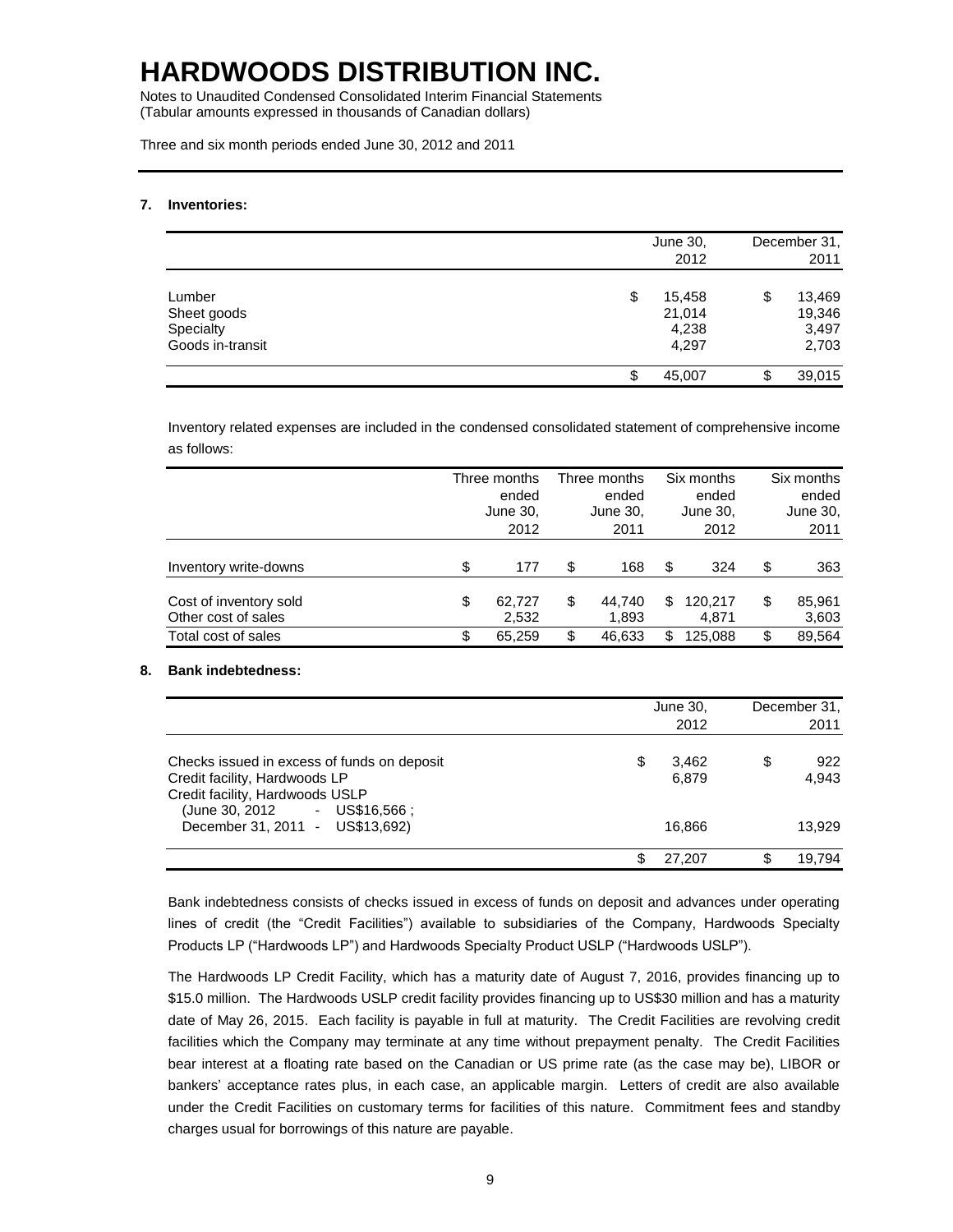Notes to Unaudited Condensed Consolidated Interim Financial Statements (Tabular amounts expressed in thousands of Canadian dollars)

Three and six month periods ended June 30, 2012 and 2011

### **8. Bank indebtedness (continued):**

The amount made available under the Credit Facility to Hardwoods LP from time to time is limited to the extent of 85% of the book value of accounts receivable and the lesser of 60% of the book value or 85% of appraised value of inventories with the amount based on inventories not to exceed 60% of the total amount to be available. Certain identified accounts receivable and inventories are excluded from the calculation of the amount available under the Credit Facility. Hardwoods LP is required to maintain a fixed charge coverage ratio (calculated as the ratio of EBITDA less cash taxes less capital expenditures less distributions, divided by interest plus principal payments on capital lease obligations) of not less than 1.1 to 1. However, this covenant does not apply so long as the unused availability under the credit line is in excess of \$2.0 million. At June 30, 2012, the Hardwoods LP credit facility has unused availability of \$8.1 million, before checks issued in excess of funds on deposit of \$0.8 million (December 31, 2011 - \$6.9 million, checks issued in excess of funds on deposit - nil).

The amount to be made available under the Credit Facility to Hardwoods USLP from time to time is limited to the extent of 85% of the book value of certain accounts receivable and 55% of the book value of inventories (with certain accounts receivable and inventory being excluded). Hardwoods USLP is required to maintain a fixed charge coverage ratio (calculated as EBITDA less cash taxes less capital expenditures, divided by interest plus distributions) of 1.0 to 1. This covenant of the Hardwoods USLP Credit Facility does not need to be met, however, when the unused availability under the credit facility is in excess of US\$2.5 million. At June 30, 2012, the Hardwoods USLP credit facility has unused availability of \$13.6 million (US\$13.4 million), before checks issued in excess of funds on deposit of \$2.6 million (US\$2.5 million) (December 31, 2011 - \$14.4 million (US\$14.1 million), before checks issued in excess of funds on deposit of \$0.9 million (US\$0.9 million).

#### **9. Leases:**

(a) Finance leases as lessee:

Subsidiaries of the Company lease vehicles with terms ranging from 18 to 50 months. The Company and its subsidiaries have determined that these vehicle leases are considered finance leases and are recorded on the statement of financial position.

Finance lease liabilities are payable as follows:

| Minimum lease payments due                                  | Within<br>one year |           |    | One to<br>five years | Total             |
|-------------------------------------------------------------|--------------------|-----------|----|----------------------|-------------------|
| June 30, 2012:<br>Future minimum lease payments<br>Interest |                    | 877<br>53 | \$ | 583<br>25            | \$<br>1.460<br>78 |
| Present value of minimum payments                           |                    | 824       | \$ | 558                  | \$<br>1,382       |

The present value of the lease payments is calculated using the interest rate implicit in the lease as required by IAS 17, "Leases".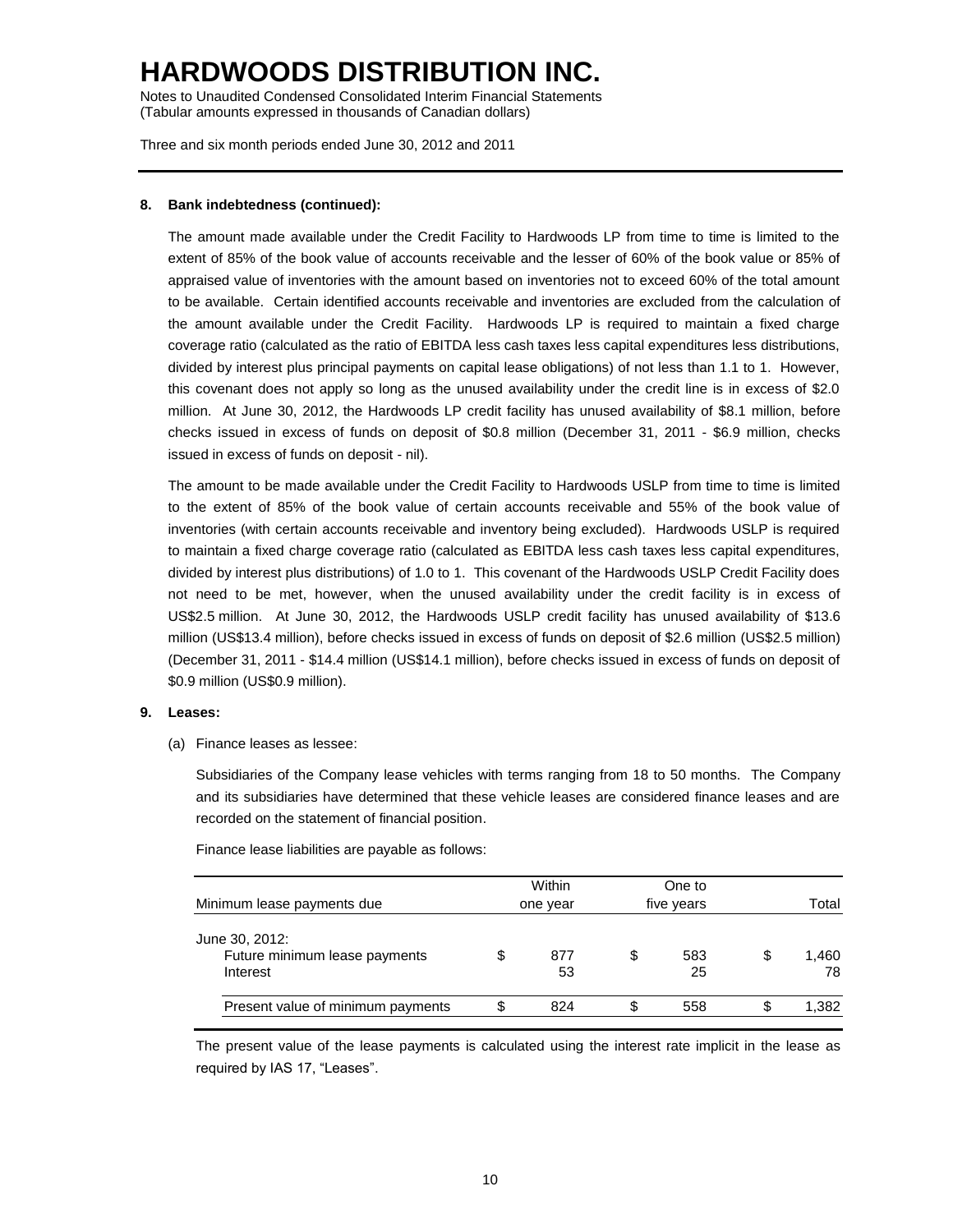Notes to Unaudited Condensed Consolidated Interim Financial Statements (Tabular amounts expressed in thousands of Canadian dollars)

Three and six month periods ended June 30, 2012 and 2011

### **9. Leases (continued):**

(b) Operating leases as lessee:

At June 30, 2012, the Company's subsidiaries are obligated under various operating leases, mainly building leases, which require future minimum rental payments as follows:

| Minimum lease payments due          | Within<br>one year |       | One to<br>five years | After<br>five years |     | Total  |
|-------------------------------------|--------------------|-------|----------------------|---------------------|-----|--------|
| Minimum lease payments due          |                    | 5.226 | \$11.634             |                     | 144 | 17.004 |
| Minimum sublease revenue receivable |                    | 106   |                      |                     | -   | 203    |

### **10. Share Capital:**

(a) Share capital:

At June 30, 2012, the authorized share capital of the Company comprised an unlimited number of common shares without par value ("Shares"). A continuity of the Shares is as follows:

|                                                                             | <b>Shares</b>        |     | Total         |  |  |
|-----------------------------------------------------------------------------|----------------------|-----|---------------|--|--|
| Balance at December 31, 2011<br>Issued pursuant to long term incentive plan | 16,095,343<br>80.744 | \$. | 44.061<br>163 |  |  |
| Balance at June 30, 2012                                                    | 16,176,087           | S   | 44.224        |  |  |

(b) Long Term Incentive Plan ("LTIP"):

A continuity of the LTIP Shares outstanding is as follows:

|                                                         | <b>Performance Shares</b> | <b>Restricted Shares</b> |
|---------------------------------------------------------|---------------------------|--------------------------|
|                                                         |                           |                          |
| Balance at December 31, 2011                            | 104.856                   | 219.442                  |
| LTIP shares issued during the period                    | 17.049                    | 60.537                   |
| LTIP shares settled by exchange for free-trading Shares | (39, 275)                 |                          |
| Balance at June 30, 2012                                | 82.630                    | 279.979                  |

No LTIP shares became fully vested in the three month period ended June 30, 2012. During the six month period ended June 30, 2012, 39,275 performance shares became fully vested and were settled by the issuance of 80,744 Shares with a fair value of \$0.2 million. The number of Shares issued reflects the applicable performance payout multiplier and cumulative adjustments for dividends paid.

Non-cash LTIP compensation expense of \$111,718 was recorded for the three month period ended June 30, 2012 (three month period ended June 30, 2011 – \$141,986) and \$214,095 for the six month period ended June 30, 2012 (six month period ended June 30, 2011 - \$394,432).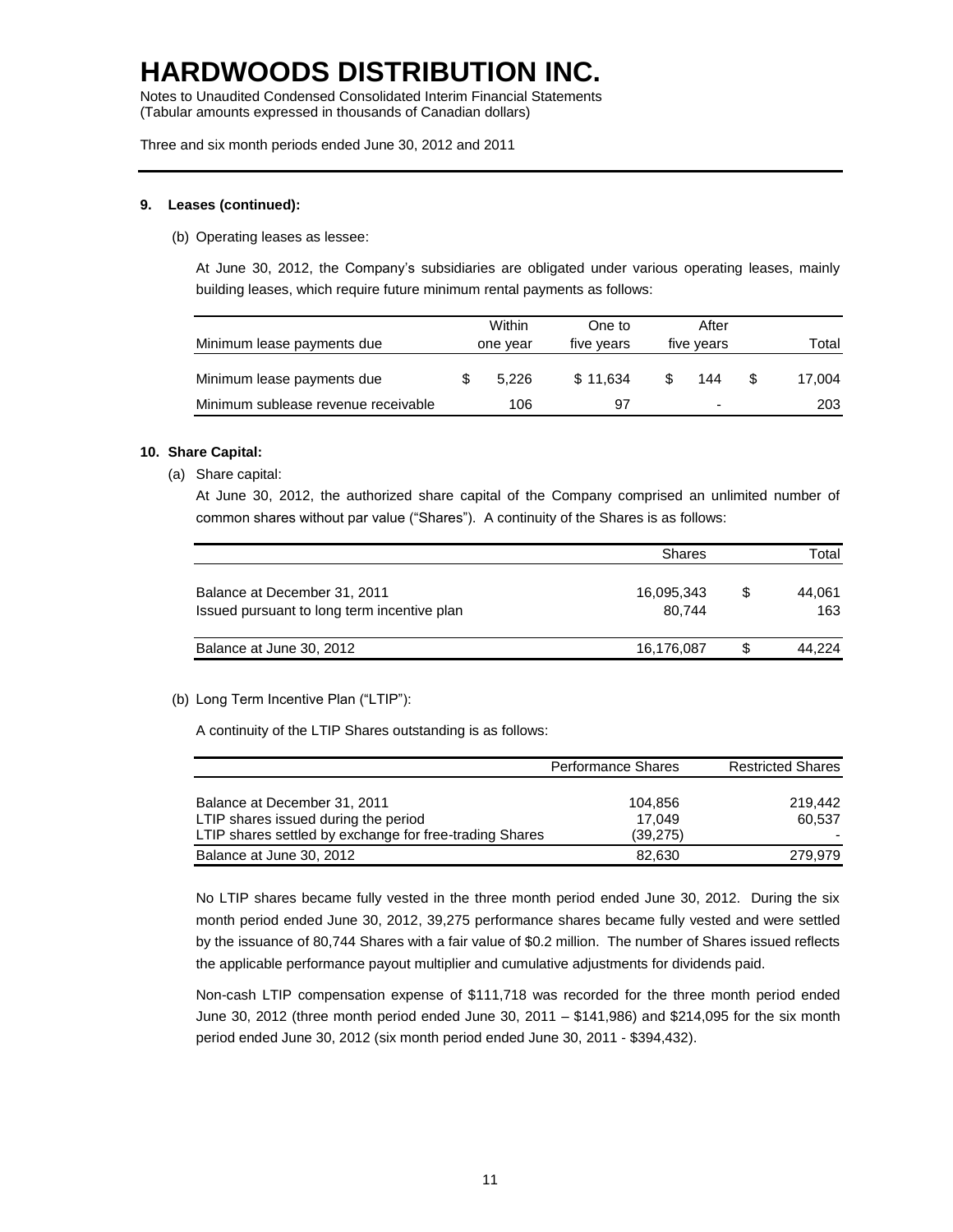Notes to Unaudited Condensed Consolidated Interim Financial Statements (Tabular amounts expressed in thousands of Canadian dollars)

Three and six month periods ended June 30, 2012 and 2011

### **10. Share Capital (continued):**

(c) Weighted average shares:

The calculation of basic and fully diluted profit per share is based on the profit for the three and six month periods ended June 30, 2012 of \$2.4 million (2011 – \$1.5 million) and \$3.6 million (2011 - \$0.8 million), respectively. The weighted average number of common shares outstanding is as follows:

|                                           | Three months | Three months | Six months | Six months |
|-------------------------------------------|--------------|--------------|------------|------------|
|                                           | ended        | ended        | ended      | ended      |
|                                           | June 30.     | June 30,     | June 30.   | June 30,   |
|                                           | 2012         | 2011         | 2012       | 2011       |
| Issued ordinary shares at                 |              |              |            |            |
| beginning of period                       | 16,176,087   | 14.604.085   | 16.095.343 | 14.523.858 |
| Effect of shares issued during the period |              |              |            |            |
| pursuant to long-term incentive plan      |              |              | 40.816     | 40,333     |
| Weighted average common shares - basic    | 16,176,087   | 14.604.085   | 16.136.159 | 14,564,191 |
| Effect of dilutive securities:            |              |              |            |            |
| Long-term incentive plan                  | 204.211      | 215.148      | 249,144    | 164,080    |
| Weighted average common                   |              |              |            |            |
| shares - diluted, at June 30              | 16,380,298   | 14,819,233   | 16.385.303 | 14,728,271 |

### **11. Finance income and expense:**

|                                        |      | Three months |          |    | Three months |    | Six months |    | Six months |
|----------------------------------------|------|--------------|----------|----|--------------|----|------------|----|------------|
|                                        |      |              | ended    |    | ended        |    | ended      |    | ended      |
|                                        |      |              | June 30, |    | June 30,     |    | June 30,   |    | June 30,   |
|                                        | Note |              | 2012     |    | 2011         |    | 2012       |    | 2011       |
| Finance expense:                       |      |              |          |    |              |    |            |    |            |
| Interest on bank indebtedness          | 8    | \$           | 186      | \$ | 110          | \$ | 350        | \$ | 246        |
| Amortization of deferred finance cost  |      |              |          |    | 54           |    |            |    | 98         |
| Accretion of finance lease obligation  | 9    |              | 22       |    | 24           |    | 41         |    | 48         |
| Change in fair value of                |      |              |          |    |              |    |            |    |            |
| non-controlling interest               |      |              |          |    |              |    |            |    | 547        |
| Write off of uncollectible interest    |      |              |          |    |              |    |            |    |            |
| on trade receivables                   |      |              |          |    |              |    | 49         |    |            |
| Foreign exchange losses                |      |              |          |    | 22           |    |            |    | 110        |
| Total finance expense                  |      |              | 208      |    | 210          |    | 440        |    | 1,049      |
| Finance income:                        |      |              |          |    |              |    |            |    |            |
| Imputed interest on                    |      |              |          |    |              |    |            |    |            |
| employee loans receivable              | 6    |              | 3        |    | 4            |    | 7          |    | 8          |
| Interest on trade receivables          |      |              |          |    |              |    |            |    |            |
| and customer notes                     | 6    |              | 69       |    | 131          |    | 193        |    | 259        |
| Reversal of write off of uncollectible |      |              |          |    |              |    |            |    |            |
| interest on trade receivables          |      |              | 14       |    |              |    |            |    |            |
| Change in fair value of                |      |              |          |    |              |    |            |    |            |
| non-controlling interest               |      |              |          |    | 28           |    |            |    |            |
| Foreign exchange gain                  |      |              | 257      |    |              |    | 35         |    |            |
| Total finance income                   |      |              | 343      |    | 163          |    | 235        |    | 267        |
| Net finance income (costs)             |      | \$           | 135      | \$ | (47)         | \$ | $(205)$ \$ |    | (782)      |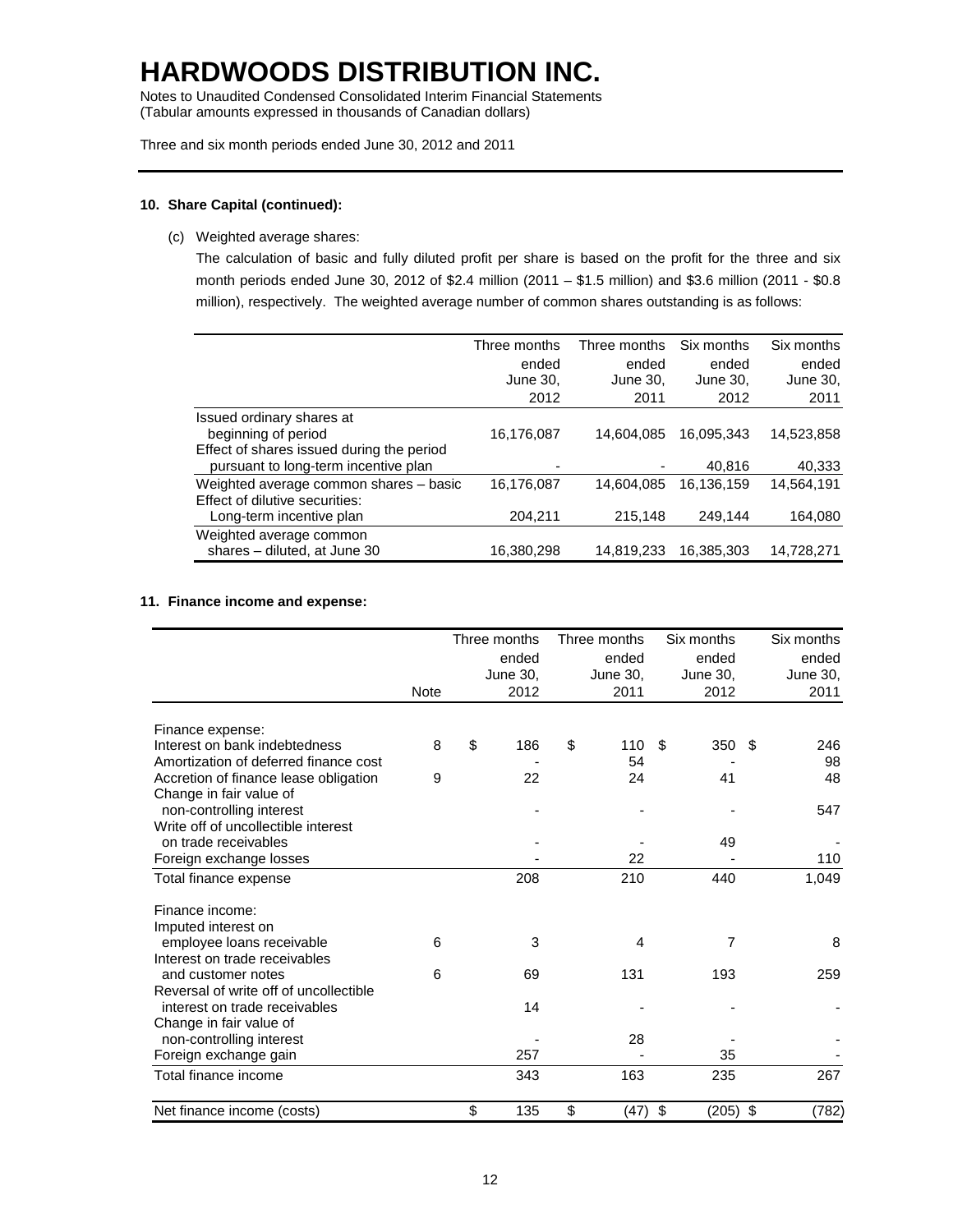Notes to Unaudited Condensed Consolidated Interim Financial Statements (Tabular amounts expressed in thousands of Canadian dollars)

Three and six month periods ended June 30, 2012 and 2011

### **11. Finance income and expense (continued):**

The change in fair value of the non-controlling interest during the three and six month periods ended June 30, 2011 relates to the change in value of the previous owner's 20% exchangeable interests in Hardwoods LP and Hardwoods USLP. The non-controlling interest exchanged its Class B limited partner units of Hardwoods LP and Hardwoods USLP for common shares of the Company on July 1, 2011, eliminating the non-controlling interest liability.

### **12. Segment reporting:**

Information about geographic areas is as follows:

|                                  |                           | Three months | Three months              |        | Six months                |                 | Six months        |                 |
|----------------------------------|---------------------------|--------------|---------------------------|--------|---------------------------|-----------------|-------------------|-----------------|
|                                  | ended<br>June 30,<br>2012 |              | ended<br>June 30,<br>2011 |        | ended<br>June 30,<br>2012 |                 | ended<br>June 30, |                 |
|                                  |                           |              |                           |        |                           |                 |                   |                 |
|                                  |                           |              |                           |        |                           |                 |                   | 2011            |
| Revenue from external customers: |                           |              |                           |        |                           |                 |                   |                 |
| Canada                           | \$                        | 22,909       | \$                        | 22,371 | \$                        | 44,697          | \$                | 43,013          |
| <b>United States</b>             |                           | 56,244       |                           | 34,347 |                           | 107,395         |                   | 65,735          |
|                                  | \$                        | 79,153       | \$                        | 56,718 | \$                        | 152,092         | \$                | 108,748         |
|                                  |                           |              |                           |        |                           |                 |                   |                 |
|                                  |                           |              |                           |        | June 30,<br>2012          |                 |                   | December 31,    |
|                                  |                           |              |                           |        |                           |                 |                   | 2011            |
| Non-current assets:              |                           |              |                           |        |                           |                 |                   |                 |
| Canada<br><b>United States</b>   |                           |              |                           | \$     |                           | 8,467<br>15,539 | \$                | 8,855<br>16,600 |

### **13. Related party transactions:**

Two of the Company's directors are senior officers of Sauder Industries Limited ("SIL"). For the three month period ended June 30, 2012, sales of \$61,362 (three month period ended June 30, 2011 - \$71,517) were made to affiliates of SIL, and the Company's subsidiaries made purchases of \$6,524 (three month period ended June 30, 2011 - \$40,925) from affiliates of SIL. For the six months ended June 30, 2012, sales of \$121,805 (six month period ended June 30, 2011 - \$126,651) were made to affiliates of SIL, and the Company's subsidiaries made purchases of \$26,760 (six month period ended June 30, 2011 - \$67,315) from affiliates of SIL. All these sales and purchases took place at prevailing market prices.

\$ 24,006 \$ 25,455

### **14. Seasonality:**

The Company is subject to seasonal influences. Historically, the first and fourth quarters are seasonally slower periods for construction activity and therefore demand for hardwood products.